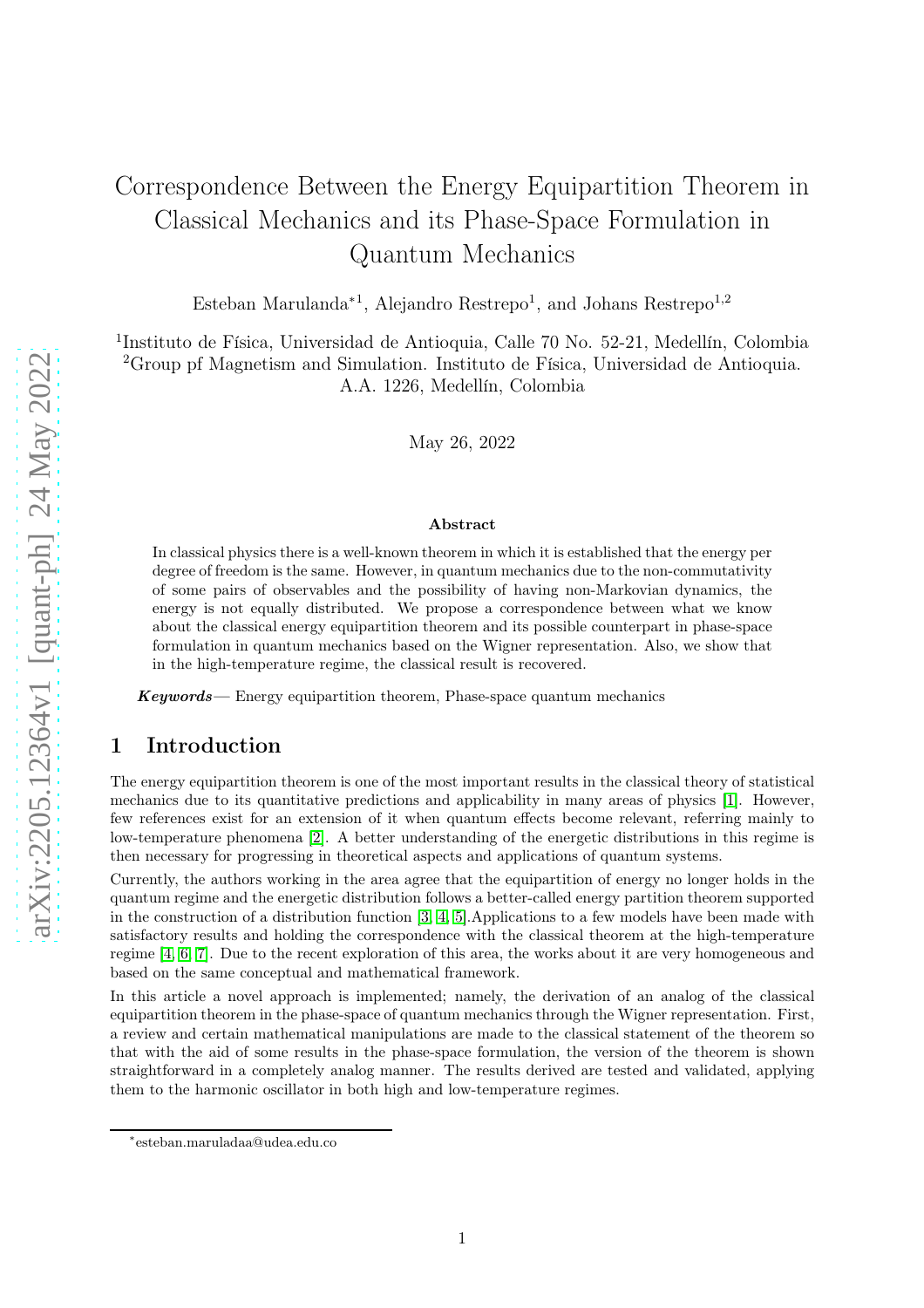# 2 Classical Version of the Theorem

Consider a system composed of N particles and described by the set of generalized coordinates  $\{q_i,$  $p_i$  where  $i = 1, 2, ..., fN$  with f being the number of degrees of freedom per particle. The classical Hamiltonian of the system is  $H_S(q, p)$  where q and p represent all the generalized coordinates, so the 3D energy equipartition theorem reads as follows [\[1\]](#page-6-0)

<span id="page-1-0"></span>
$$
\left\langle q_i \frac{\partial H_S}{\partial q_i} \right\rangle = \frac{1}{h^{3N}} \int d^N \mathbf{q} \, d^N \mathbf{p} \, \rho(\mathbf{q}, \mathbf{p}) \, q_i \frac{\partial H_S}{\partial q_i} = \frac{1}{\beta} \tag{1}
$$

<span id="page-1-1"></span>
$$
\left\langle p_i \frac{\partial H_S}{\partial p_i} \right\rangle = \frac{1}{h^{3N}} \int d^N \mathbf{q} \, d^N \mathbf{p} \, \rho(\mathbf{q}, \mathbf{p}) \, p_i \frac{\partial H_S}{\partial p_i} = \frac{1}{\beta} \tag{2}
$$

here h is the Planck constant,  $\beta = (k_B T)^{-1}$  where  $k_B$  is the Boltzmann constant, **q** and **p** denote all the coordinates per particle and  $\rho(\mathbf{q}, \mathbf{p})$  is the corresponding phase-space density in any of the Gibbs ensembles [\[1\]](#page-6-0). Notice that the coordinates  $q_i$  and  $p_i$  have not been merged into a single coordinate  $x_i$  as is customary in the demonstration of this theorem, this has a purpose as will be shortly shown. In the particular case in which the density distribution is given by the canonical ensemble,  $\rho(\mathbf{q}, \mathbf{p}) = \exp(-\beta H(q, p))/Z$  where explicitly the partition function is  $Z = \frac{1}{h^{3N}} \int d^N \mathbf{q} d^N \mathbf{p}$  exp –( $\beta H(q, p)$ ). It is possible, for simplicity, to think in an alternative version of this theorem for the case in which  $\beta$  does not correspond with the known usual expression, but with a modified function of temperature  $\beta_{mod}$ , then, equations [1](#page-1-0) and [2](#page-1-1) read as follows:

<span id="page-1-8"></span>
$$
\left\langle q_i \frac{\partial H_S}{\partial q_i} \right\rangle = \frac{1}{\beta_{mod}} \tag{3}
$$

<span id="page-1-9"></span>
$$
\left\langle p_i \frac{\partial H_S}{\partial p_i} \right\rangle = \frac{1}{\beta_{mod}} \tag{4}
$$

where now the density distribution is given by  $\rho_{mod}(\mathbf{q}, \mathbf{p}) = \exp(-\beta_{mod}H(\mathbf{q}, \mathbf{p}))/Z_{mod}$ .

Let now assume that the Hamiltonian of the system can be separated in two functions according to:

<span id="page-1-2"></span>
$$
H_S(q, p) = F(q) + G(p),\tag{5}
$$

which is usually the case, so we will be able to transform equations [1](#page-1-0) and [2](#page-1-1) into more favorable forms for the connection with the quantum mechanical phase-space formulation. This is a feasible assumption since many physical systems hold it. Let's now consider the following Hamilton equations

<span id="page-1-3"></span>
$$
\dot{q}_i = \frac{\partial H_S}{\partial p_i} = \{q_i, H_S\}_{PB} \tag{6}
$$

<span id="page-1-4"></span>
$$
\dot{p}_i = -\frac{\partial H_S}{\partial q_i} = \{p_i, H_S\}_{PB} \tag{7}
$$

where  $\{,\}_{PB}$  is the Poisson bracket defined for quantities  $A(q, p)$  and  $B(q, p)$  as

$$
\{A, B\}_{PB} = \sum_{i} \left( \frac{\partial A}{\partial q_i} \frac{\partial B}{\partial p_i} - \frac{\partial A}{\partial p_i} \frac{\partial B}{\partial q_i} \right) \tag{8}
$$

Including a third function  $C(q, p)$ , the following identity can be demonstrated

<span id="page-1-5"></span>
$$
\{AB, C\}_{PB} = A\{B, C\}_{PB} + \{A, C\}_{PB}B\tag{9}
$$

Applying these results for the quantities  $q_i \frac{\partial H_S}{\partial q_i}$  and  $p_i \frac{\partial H_S}{\partial p_i}$ , using the equations [5,](#page-1-2) [6,](#page-1-3) [7](#page-1-4) and identity [9,](#page-1-5) it can be shown that

<span id="page-1-6"></span>
$$
q_i \frac{\partial H_S}{\partial q_i} = -q_i \{p_i, H_S\}_{PB} = -q_i \{p_i, F(q)\}_{PB} = -\{q_i p_i, F(q)\}_{PB}
$$
(10)

<span id="page-1-7"></span>
$$
p_i \frac{\partial H_S}{\partial p_i} = p_i \{q_i, H_S\}_{PB} = p_i \{q_i, G(p)\}_{PB} = \{p_i q_i, G(p)\}_{PB}
$$
(11)

Replacing equations [10](#page-1-6) and [11](#page-1-7) in [3](#page-1-8) and [4](#page-1-9) respectively one obtains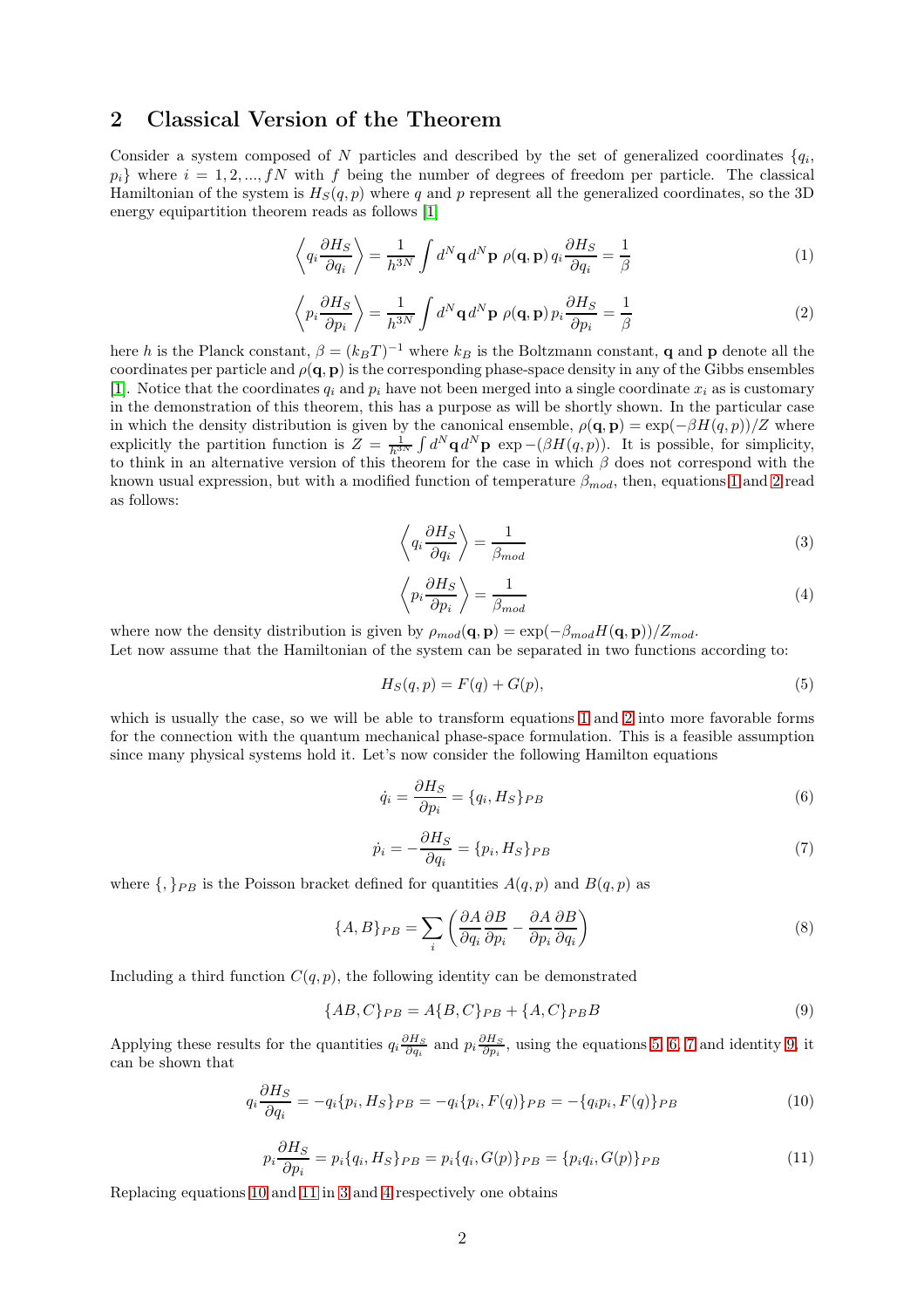<span id="page-2-2"></span>
$$
\left\langle q_i \frac{\partial H_S}{\partial q_i} \right\rangle = -\int d^N \mathbf{q} d^N \mathbf{p} \frac{\exp(-\beta_{mod} H_S(\mathbf{q}, \mathbf{p}))}{Z_{mod}} \{q_i p_i, F(q)\}_{PB} = \frac{1}{\beta_{mod}} \tag{12}
$$

<span id="page-2-3"></span>
$$
\left\langle p_i \frac{\partial H_S}{\partial p_i} \right\rangle = \int d^N \mathbf{q} d^N \mathbf{p} \frac{\exp(-\beta_{mod} H_S(\mathbf{q}, \mathbf{p}))}{Z_{mod}} \{p_i q_i, G(p)\}_{PB} = \frac{1}{\beta_{mod}}
$$
(13)

These are the algebraic forms of the energy modified equipartition theorem that will allow us henceforth to easily connect with the quantum mechanical phase-space formulation. In the case when  $\beta_{mod} = \beta$ , we recover the usual equipartition theorem.

# 3 Density Operator in Quantum Mechanics

It's well known that the total state of a system (S) and an environment (E) in quantum mechanics can be described by the thermal equilibrium state through the density operator [\[8\]](#page-6-7)

$$
\hat{\rho} = \exp(-\beta \hat{H})/Z \tag{14}
$$

where  $\hat{H}$  is the total Hamiltonian of the system plus environment acting on the total Hilbert space  $\mathbb{H}$  $\mathbb{H}_{\mathbb{S}} \otimes \mathbb{H}_{\mathbb{E}}$  and Z the total partition function. Explicitly, the total Hamiltonian is  $\hat{H} = \hat{H}_S + \hat{H}_E + \hat{V}$ , where  $\hat{H}_S$ ,  $\hat{H}_E$  and  $\hat{V}$  represent the Hamiltonian of the system, the environment and the mutual interaction respectively. The interaction  $\hat{V}$  can always be written in a diagonal decomposition of a set of operators  ${S_\alpha}$  acting only on the system and a set  ${B_\alpha}$  acting only on environment, such that  $\hat{V} = \sum_\alpha \hat{S}_\alpha \otimes \hat{B}_\alpha$ [\[9\]](#page-6-8). The description of the system of interest is given by the reduced density matrix, this object contains all the information that can be extracted by an observer of the system [\[9\]](#page-6-8). It can be shown that the reduced density matrix at second order can be written as [\[10\]](#page-6-9)

<span id="page-2-0"></span>
$$
\hat{\rho}_s \propto e^{-\beta \hat{H}_S} \left[ 1 + \frac{1}{\hbar} \sum_{\alpha} \int_0^{\hbar \beta} d\tau_1 \int_0^{\tau_1} d\tau_2 \hat{S}_{\alpha}(-i\tau_1) \hat{S}_{\alpha}(-i\tau_2) k_{\alpha}(\tau_1 - \tau_2) \right]
$$
(15)

where  $\hbar k_{\alpha}(\tau) = \left\langle \hat{B}_{\alpha}(-i\tau)\hat{B}_{\alpha}(0)\right\rangle_B$  is the two-time correlation function of the environment operators. Equation [15](#page-2-0) shows that in general, it is not possible to describe the influence of the bath in a system by the Gibbs state as in the case of classical mechanics [\[10\]](#page-6-9). However, in the limit of high temperature  $\hbar\beta \to 0$ , independently of the interaction form of  $\hat{V}$ , the reduced density matrix is the Gibbs state given by

<span id="page-2-1"></span>
$$
\hat{\rho}_S = \exp(-\beta \hat{H}_S) / Z_S \tag{16}
$$

where in this case  $Z_S = \text{Tr}_S(\exp(-\beta \hat{H}_S))$  being the canonical partition function. On the other hand, it is useful to note that there is a relationship between the propagator  $K(q_f,t,q_i,0) = \left\langle q_f | \exp(-\frac{it}{\hbar}\hat{H}_S) | q_i \right\rangle$ formulated in terms of path integrals [\[11\]](#page-7-0) and the matrix elements in the position basis of equation [16.](#page-2-1) Such a relation is evident when we replace  $t \to -i\hbar\beta$  in the propagator, i.e,  $K(q_f, -i\hbar\beta, q_i, 0) =$  $\langle q_f | \exp(-\beta \hat{H}_S) | q_i \rangle$ , then one obtains

$$
\langle q_f|\hat{\rho}_S|q_i\rangle = \frac{1}{Z_S} \left\langle q_f|\exp(-\beta \hat{H}_S)|q_i\right\rangle = \frac{1}{Z_S} \int \mathfrak{D}q \, \exp(-\frac{1}{\hbar}S^E[q]) \tag{17}
$$

Here the integral is a functional integral running over all the functions satisfying the boundary conditions  $q(0) = q_i$ ,  $q(h\beta) = q_f$  and  $S^E[q] = \int_0^{\hbar\beta} ds H_S(q(s), p(s))$  is the action of the system.

# 4 Phase-Space Formulation of Quantum Mechanics

There are different approaches to phase-space formulation of quantum mechanics that try to associate a phase-space distribution function, for example the Glauber-Sudarshan, Kirkwood, Husimi Q−representations [\[12,](#page-7-1) [13\]](#page-7-2), etc. There is a particular approach that consists in associating every quantum observable  $\hat{O}(\hat{q}, \hat{p})$ to a phase-space function (also called symbol) by means of a bijection Φ, called the Weyl transformation and defined as [\[14\]](#page-7-3)

$$
\Phi(\hat{O}(\hat{q}, \hat{p})) = O_W(\mathfrak{q}, \mathfrak{p}) = \int d^N \mathfrak{u} \, \exp(-\frac{i}{\hbar} \mathfrak{p} \cdot \mathfrak{u}) \left\langle \mathfrak{q} + \frac{\mathfrak{u}}{2} \middle| \hat{O}(\hat{q}, \hat{p}) \middle| \mathfrak{q} - \frac{\mathfrak{u}}{2} \right\rangle \tag{18}
$$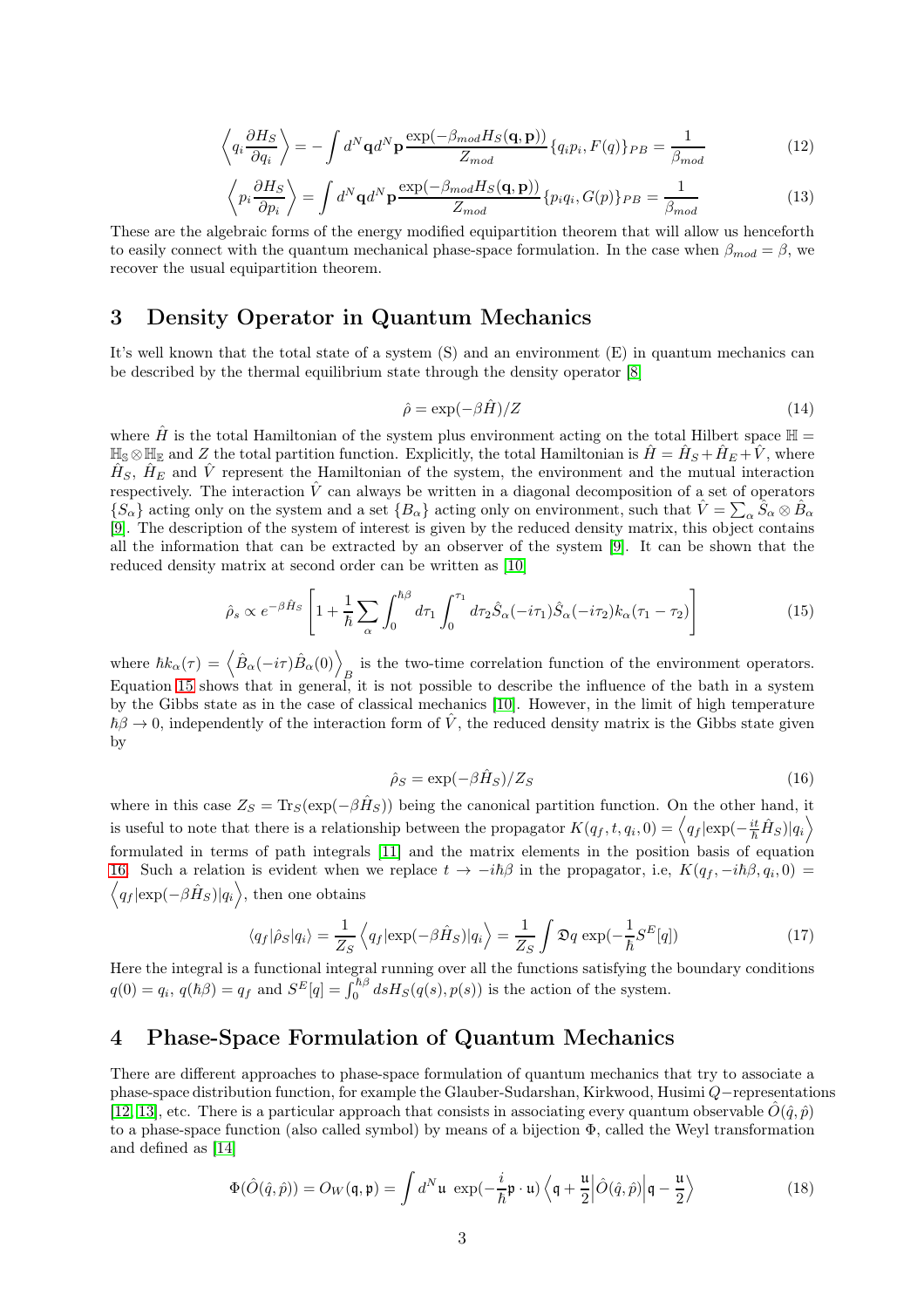where

$$
\Phi(\hat{q}) = \mathfrak{q} \tag{19}
$$

$$
\Phi(\hat{p}) = \mathfrak{p} \tag{20}
$$

are the corresponding symbols of position and momentum operators. The Wigner distribution  $W(q, \mathfrak{p})$ defined as the Weyl symbol of the density operator  $\hat{\rho}$  by

$$
W(\mathbf{q}, \mathbf{p}) = \rho_W(\mathbf{q}, \mathbf{p}) = \frac{1}{(2\pi\hbar)^f} \int d^N \mathbf{u} \exp(-\frac{i}{\hbar} \mathbf{p} \cdot \mathbf{u}) \left\langle \mathbf{q} + \frac{\mathbf{u}}{2} \left| \hat{\rho}(\hat{q}, \hat{p}) \right| \mathbf{q} - \frac{\mathbf{u}}{2} \right\rangle
$$
 (21)

is the corresponding phase-space distribution. This allows to compute averages in a similar way as in classical mechanics:

$$
\left\langle \hat{O} \right\rangle = \int d^N \mathfrak{q} \, d^N \mathfrak{p} \, W(\mathfrak{q}, \mathfrak{p}) \hat{O}_W. \tag{22}
$$

Since our purpose is to create an analogy between the classical theorem and its counterpart in phase-space quantum mechanics, we notice that the Hamiltonian that appears in the classical version of the energy equipartition theorem is the Hamiltonian of the system  $\hat{H}_S$ . Therefore, it is of interest to calculate the same average in quantum mechanics formulated in phase-space in order to create an analogy. To do that, we consider  $\hat{q}_i = \hat{q}_i \otimes \mathbb{I}$ ,  $\hat{p}_i = \hat{p}_i \otimes \mathbb{I}$  and  $\frac{\partial \hat{H}_s}{\partial \hat{q}_i} = \frac{\partial \hat{H}_s}{\partial \hat{q}_i} \otimes \mathbb{I}$ ,  $\frac{\partial \hat{H}_s}{\partial \hat{p}_i} = \frac{\partial \hat{H}_s}{\partial \hat{p}_i} \otimes \mathbb{I}$ , so we have

<span id="page-3-0"></span>
$$
\left\langle \hat{q}_i \frac{\partial \hat{H}_S}{\partial \hat{q}_i} \otimes \mathbb{I} \right\rangle = \text{Tr}_S \left( \hat{\rho}_S \hat{q}_i \frac{\partial \hat{H}_S}{\partial \hat{q}_i} \right) = \int d^N \mathfrak{q} \, d^N \mathfrak{p} \, W_s(\mathfrak{q}, \mathfrak{p}) \left( \hat{q}_i \frac{\partial \hat{H}_S}{\partial \hat{q}_i} \right)_W \tag{23}
$$

<span id="page-3-1"></span>
$$
\left\langle \hat{p}_{i} \frac{\partial \hat{H}_{S}}{\partial \hat{p}_{i}} \otimes \mathbb{I} \right\rangle = \text{Tr}_{S} \left( \hat{\rho}_{S} \hat{p}_{i} \frac{\partial \hat{H}_{S}}{\partial \hat{p}_{i}} \right) = \int d^{N} \mathfrak{q} d^{N} \mathfrak{p} W_{s}(\mathfrak{q}, \mathfrak{p}) \left( \hat{p}_{i} \frac{\partial \hat{H}_{S}}{\partial \hat{p}_{i}} \right)_{W}
$$
(24)

Where  $W_s(\mathfrak{q}, \mathfrak{p})$  is the Wigner distribution associated with the reduced density matrix of the system. A Weyl symbol of particular interest is the one associated to the product of two operators given by [\[14\]](#page-7-3)

$$
\Phi(\hat{A}(\hat{q}, \hat{p})\hat{B}(\hat{q}, \hat{p})) = A_W(\mathfrak{q}, \mathfrak{p}) \star_M B_W(\mathfrak{q}, \mathfrak{p}) \n= A_W(\mathfrak{q}, \mathfrak{p}) \exp\left(\frac{i\hbar}{2} \left(\overleftarrow{\partial_{\mathfrak{q}}}\overrightarrow{\partial_{\mathfrak{p}}}-\overleftarrow{\partial_{\mathfrak{p}}}\overrightarrow{\partial_{\mathfrak{q}}}\right)\right) B_W(\mathfrak{q}, \mathfrak{p})
$$
\n(25)

where  $\overleftarrow{\partial_q}$  denotes the derivative with respect to q acting to the left and similarly for the other derivatives. The  $\star_M$  is called the Moyal product and allows one to define the associated symbol for the commutator  $\{,\}_M$  known as Moyal bracket

$$
\Phi([\hat{A}(\hat{q}, \hat{p}), \hat{B}(\hat{q}, \hat{p})]) = \{A_W(\mathbf{q}, \mathbf{p}), B_W(\mathbf{q}, \mathbf{p})\}_M \n= \frac{2}{\hbar} A_W(\mathbf{q}, \mathbf{p}) \sin\left(\frac{\hbar}{2} \left(\overleftarrow{\partial_\mathbf{q}} \overrightarrow{\partial_\mathbf{p}} - \overleftarrow{\partial_\mathbf{p}} \overrightarrow{\partial_\mathbf{q}}\right)\right) B_W(\mathbf{q}, \mathbf{p})
$$
\n(26)

<span id="page-3-2"></span>which expanded is expressed as

$$
\{A_W(\mathfrak{q}, \mathfrak{p}), B_W(\mathfrak{q}, \mathfrak{p})\}_M = 2 \sum_{s=0}^{\infty} \frac{(-1)^s}{(2s+1)!} \left(\frac{-\hbar}{2}\right)^{2s} \sum_{t=0}^{2s+1} \frac{(-1)^t (2s+1)!}{(2s+1-t)!t!} \times \left[\frac{\partial^t}{\partial \mathfrak{q}^t} \frac{\partial^{2s+1-t} A_W}{\partial \mathfrak{p}^{2s+1-t}}\right] \left[\frac{\partial^{2s+1-t}}{\partial \mathfrak{q}^{2s+1-t}} \frac{\partial^t B_W}{\partial \mathfrak{p}^t}\right]
$$
(27)

$$
= \{A_W(\mathfrak{q}, \mathfrak{p}), B_W(\mathfrak{q}, \mathfrak{p})\}_{PB} + \mathcal{O}(\hbar^2)
$$

# 5 Version of the Theorem in Phase-Space Formulation of Quantum Mechanics

Proceeding in a similar way as in section 1, by assuming

$$
\hat{H}_S(\hat{q}, \hat{p}) = \hat{F}(\hat{q}) + \hat{G}(\hat{p}),
$$
\n(28)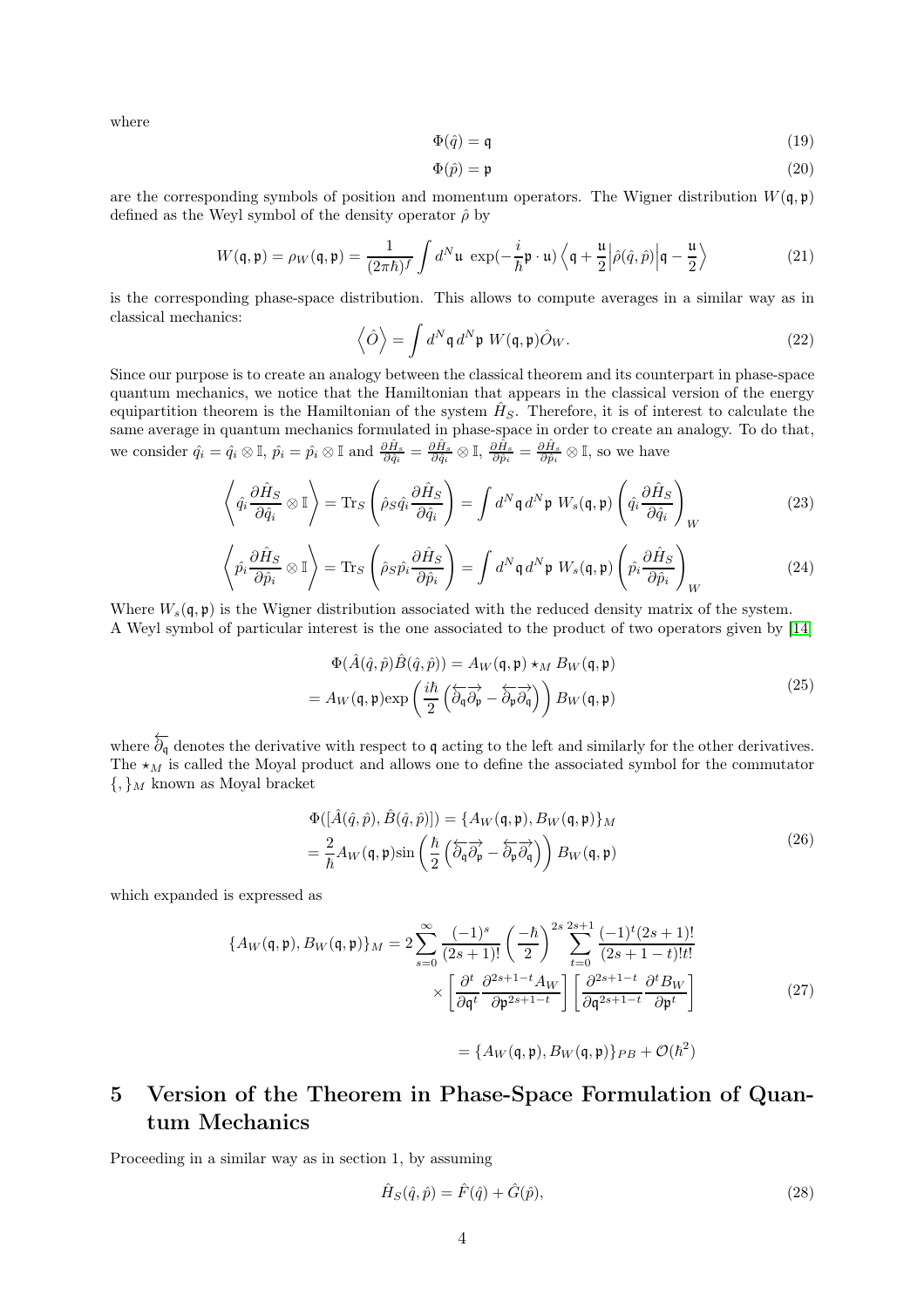and considering the commutator for operators  $\hat{A}(\hat{q}, \hat{p})$  and  $\hat{B}(\hat{q}, \hat{p})$  defined as

$$
[\hat{A}, \hat{B}] = \hat{A}\hat{B} - \hat{B}\hat{A}
$$
\n(29)

the following identities can be demonstrated [\[15\]](#page-7-4)

$$
[\hat{A}\hat{B}, \hat{C}] = \hat{A}[\hat{B}, \hat{C}] + [\hat{A}, \hat{C}]\hat{B}
$$
\n(30)

<span id="page-4-0"></span>
$$
[\hat{q}_i, \mathfrak{G}(\hat{p})] = i\hbar \frac{d\mathfrak{G}(\hat{p})}{d\hat{p}_i}
$$
\n(31)

<span id="page-4-1"></span>
$$
[\hat{p}_i, \mathfrak{F}(\hat{q})] = -i\hbar \frac{d\mathfrak{F}(\hat{q})}{d\hat{q}_i} \tag{32}
$$

Thus, using equations [31](#page-4-0) and [32,](#page-4-1) the quantum mechanical analog of Hamilton equations can be stated as

$$
\frac{d\hat{q}_i}{dt} = \frac{\partial \hat{H}_S}{d\hat{p}_i} = \frac{1}{i\hbar} [\hat{q}_i, \hat{H}_S]
$$
\n(33)

$$
\frac{d\hat{p}_i}{dt} = -\frac{\partial \hat{H}_S}{d\hat{q}_i} = \frac{1}{i\hbar} [\hat{p}_i, \hat{H}_S]
$$
\n(34)

Similarly one arrives at

$$
\hat{q}_i \frac{\partial \hat{H}_S}{\partial \hat{q}_i} = -\frac{\hat{q}_i}{i\hbar} [\hat{p}_i, \hat{H}_S] = -\frac{\hat{q}_i}{i\hbar} [\hat{p}_i, \hat{F}(\hat{q})] = -\frac{1}{i\hbar} [\hat{q}_i \hat{p}_i, \hat{F}(\hat{q})]
$$
\n(35)

$$
\hat{p}_i \frac{\partial \hat{H}_S}{\partial \hat{p}_i} = \frac{\hat{p}_i}{i\hbar} [\hat{q}_i, \hat{H}_S] = \frac{\hat{p}_i}{i\hbar} [\hat{q}_i, \hat{G}(\hat{p})] = \frac{1}{i\hbar} [\hat{p}_i \hat{q}_i, \hat{G}(\hat{p})]
$$
\n(36)

<span id="page-4-4"></span>By replacing in equations [23](#page-3-0) and [24](#page-3-1) the result is

$$
\left\langle \hat{q}_i \frac{\partial \hat{H}_S}{\partial \hat{q}_i} \otimes \mathbb{I} \right\rangle = -\int d^N \mathfrak{q} \, d^N \mathfrak{p} \, W_s(\mathfrak{q}, \mathfrak{p}) \left( \frac{1}{i\hbar} [\hat{q}_i \hat{p}_i, \hat{F}(\hat{q})] \right)_W
$$
\n
$$
= -\int d^N \mathfrak{q} \, d^N \mathfrak{p} \, W_s(\mathfrak{q}, \mathfrak{p}) \{ \mathfrak{q}_i \mathfrak{p}_i, F(\mathfrak{q}) \}_M
$$
\n(37)

$$
\left\langle \hat{p}_i \frac{\partial \hat{H}_S}{\partial \hat{p}_i} \otimes \mathbb{I} \right\rangle = \int d^N \mathfrak{q} \, d^N \mathfrak{p} \, W_s(\mathfrak{q}, \mathfrak{p}) \left( \frac{1}{i\hbar} [\hat{p}_i \hat{q}_i, \hat{G}(\hat{p})] \right)_W
$$
\n
$$
= \int d^N \mathfrak{q} \, d^N \mathfrak{p} \, W_s(\mathfrak{q}, \mathfrak{p}) \{ \mathfrak{p}_i \mathfrak{q}_i, G(\mathfrak{p}) \}_M
$$
\n(38)

<span id="page-4-5"></span><span id="page-4-2"></span>Expanding the Moyal bracket as in [27](#page-3-2) one arrives to

$$
\left\langle \hat{q}_i \frac{\partial \hat{H}_S}{\partial \hat{q}_i} \otimes \mathbb{I} \right\rangle = -\int d^N \mathfrak{q} \, d^N \mathfrak{p} \, W_s(\mathfrak{q}, \mathfrak{p}) \{ \mathfrak{q}_i \mathfrak{p}_i, F(\mathfrak{q}) \}_M
$$
\n
$$
= -\int d^N \mathfrak{q} \, d^N \mathfrak{p} \, W_s(\mathfrak{q}, \mathfrak{p}) \{ \mathfrak{q}_i \mathfrak{p}_i, F(\mathfrak{q}) \}_P B
$$
\n(39)

$$
\left\langle \hat{p}_i \frac{\partial \hat{H}_S}{\partial \hat{p}_i} \otimes \mathbb{I} \right\rangle = \int d^N \mathfrak{q} \, d^N \mathfrak{p} \, W_s(\mathfrak{q}, \mathfrak{p}) \{ \mathfrak{p}_i \mathfrak{q}_i, G(\mathfrak{p}) \}_M
$$
\n
$$
= \int d^N \mathfrak{q} \, d^N \mathfrak{p} \, W_s(\mathfrak{q}, \mathfrak{p}) \{ \mathfrak{p}_i \mathfrak{q}_i, G(\mathfrak{p}) \}_{PB}
$$
\n(40)

<span id="page-4-3"></span>These equations [39](#page-4-2) and [40](#page-4-3) constitute the energy equipartition theorem in the phase-space formulation of quantum mechanics as an analogy to the formulation in classical mechanics. Notice explicitly the resemblance with the classical version as shown in equations [1](#page-1-0) and [2.](#page-1-1) The second terms of equations [37](#page-4-4) and [38](#page-4-5) vanish since derivatives of third-order or higher cancel out.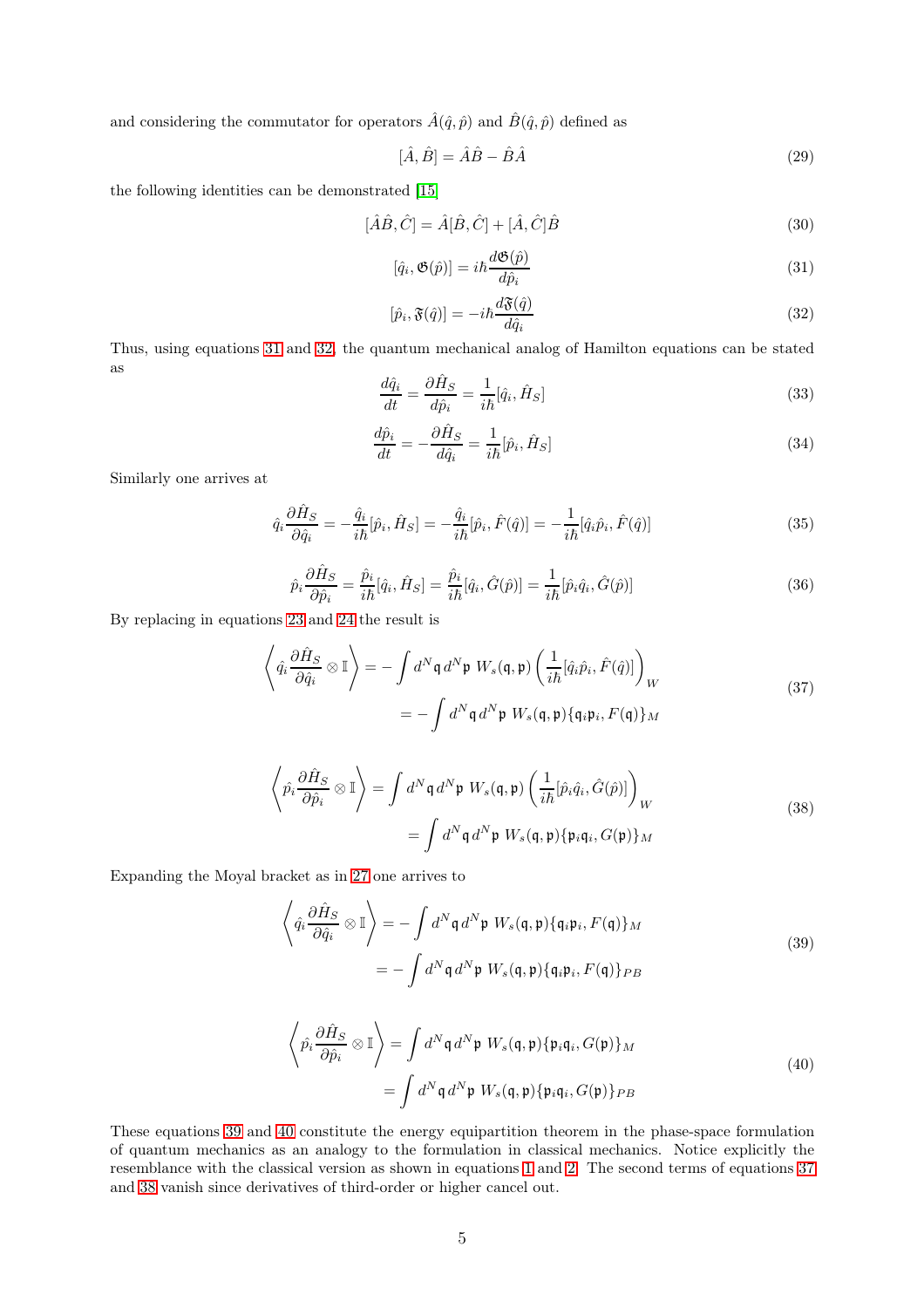# 6 Application to the Quantum Harmonic Oscillator

As an illustration, let us consider the system to be a harmonic oscillator in the low and high-temperature regime. In the first case, according to equation [15,](#page-2-0) we do not need to specify the interaction of the environment-system. First, we calculate the Wigner distribution associated with the reduced density matrix:

<span id="page-5-0"></span>
$$
W_s(\mathbf{q}, \mathbf{p}) = \frac{1}{Z_S} \frac{1}{2\pi\hbar} \int du \exp(-\frac{i}{\hbar} \mathbf{p} \cdot \mathbf{u}) \left\langle \mathbf{q} + \frac{\mathbf{u}}{2} |\exp(-\beta \hat{H}_S)| \mathbf{q} - \frac{\mathbf{u}}{2} \right\rangle
$$
 (41)

with  $\hat{H}_S = \frac{1}{2m}\hat{p}^2 + \frac{1}{2}m\omega^2\hat{q}^2$ . As we said in section 2, the matrix elements of the density operator involved in the integral can be calculated in the imaginary time path integral formalism, i.e, we use the expression of the propagator of a harmonic oscillator and we replace  $t = -i\hbar\beta$ . We do this in the expression provided by [\[15\]](#page-7-4) to get  $\left\langle \mathfrak{q} + \frac{\mathfrak{u}}{2} \right| \exp(-\beta \hat{H}_S) \left| \mathfrak{q} - \frac{\mathfrak{u}}{2} \right\rangle = \sqrt{\frac{m\omega}{2\pi\hbar \sinh(\hbar\beta\omega)}} \exp\left(-\frac{m\omega}{\hbar}q^2\tanh(\frac{\hbar\omega\beta}{2}) - \frac{m\omega}{4\hbar}\mathfrak{u}^2\coth(\frac{\hbar\omega\beta}{2})\right)$  and  $Z_S = (2\sinh(\frac{\hbar\omega\beta}{2})$  $\frac{\omega\beta}{2})$ )<sup>-1</sup>. Finally, we replace this in equation [41](#page-5-0) and get

$$
W_s(\mathbf{\mathfrak{q}}, \mathbf{\mathfrak{p}}) = \frac{1}{\pi \hbar} \tanh(\frac{\hbar \omega \beta}{2}) \exp\left(-\frac{\tanh(\frac{\hbar \omega \beta}{2})}{\omega \hbar} \left(\frac{\mathbf{\mathfrak{p}}^2}{m} + m \omega^2 \mathbf{\mathfrak{q}}^2\right)\right)
$$
(42)

<span id="page-5-1"></span>because we have used the result of the reduced density matrix in the high-temperature limit, we need to impose the same limit in equation [42.](#page-5-1) In that case, we find that the Wigner distribution function is just the reduced density matrix of the system when we replace the operators  $\hat{p}$  and  $\hat{q}$  for their corresponding symbols p and q, i.e the classical phase-space density in the canonical ensemble of a harmonic oscillator,

$$
W_s(\mathbf{q}, \mathbf{p}) = \frac{1}{Z} \exp\left(-\beta \left(\frac{\mathbf{p}^2}{2m} + \frac{m\omega^2}{2}\mathbf{q}^2\right)\right) = \frac{\exp\left(-\beta H_S(\mathbf{q}, \mathbf{p})\right)}{Z} \tag{43}
$$

<span id="page-5-2"></span>Finally, because equation [43](#page-5-2) corresponds exactly with the probability density function for the canonical ensemble as in the case of classical mechanics, equations [39](#page-4-2) and [40](#page-4-3) are equal to  $k_BT$  using equations [12](#page-2-2) and [13.](#page-2-3)

In the low temperature regime, formally the description of the system is given by equation [15](#page-2-0) and strictly speaking the equation [42](#page-5-1) is no longer valid. However, if we suppose an interaction between the environment and the system such that  $\left[\hat{H}_S, \hat{V}\right] = 0$ , the system is even well described by the reduced density matrix as in the high temperature regime [\[10\]](#page-6-9) and therefore equation [42](#page-5-1) is valid. Then,

$$
\left\langle \hat{p}_{i} \frac{\partial \hat{H}_{S}}{\partial \hat{p}_{i}} \otimes \mathbb{I} \right\rangle = \lim_{\beta \to \infty} \int d\mathfrak{q} d\mathfrak{p} W_{s}(\mathfrak{q}, \mathfrak{p}) \{ \mathfrak{p}_{i} \mathfrak{q}_{i}, G(\mathfrak{p}) \}_{M}
$$
  
= 
$$
\int d\mathfrak{q} d\mathfrak{p} \frac{1}{\pi \hbar} \exp \left( -\frac{2H_{S}(\mathfrak{q}, \mathfrak{p})}{\omega \hbar} \right) \{ \mathfrak{p}_{i} \mathfrak{q}_{i}, G(\mathfrak{p}) \}_{PB} = \frac{\hbar \omega}{2}
$$
 (44)

where in the last equality we have used equation [13](#page-2-3) and where  $Z_{mod} = \int d\mathbf{q} d\mathbf{p} \exp(-\beta_{mod}H_S(\mathbf{q}, \mathbf{p})) = \pi \hbar$ , and  $\beta_{mod} = \frac{2}{\omega \hbar}$ . This simple example shows for this particular case, that if one expects to create a true correspondence between the classical equipartition theorem discussed in section 1, and the theorem in quantum mechanics phase-space formulation, it must be done in the high-temperature regime because in the low-temperature regime one gets the modified density distribution.

# 7 Theorem in the Classical Limit

Motivated by this example, we expect that in the classical limit the Wigner function described by equation [41](#page-5-0) behaves as the density probability function in the canonical ensemble for any system. Then, it can be shown [\[16\]](#page-7-5) that in this limit the Wigner distribution function coincides with the same distribution as in the classical case,

<span id="page-5-3"></span>
$$
W_s(\mathbf{\mathfrak{q}}, \mathbf{\mathfrak{p}}) = \frac{\exp(-\beta H_S(\mathbf{\mathfrak{q}}, \mathbf{\mathfrak{p}}))}{Z}
$$
(45)

Where in this case we have used the fact that the Wigner distribution function must be normalized. Using this in equations [39](#page-4-2) and [40,](#page-4-3) we have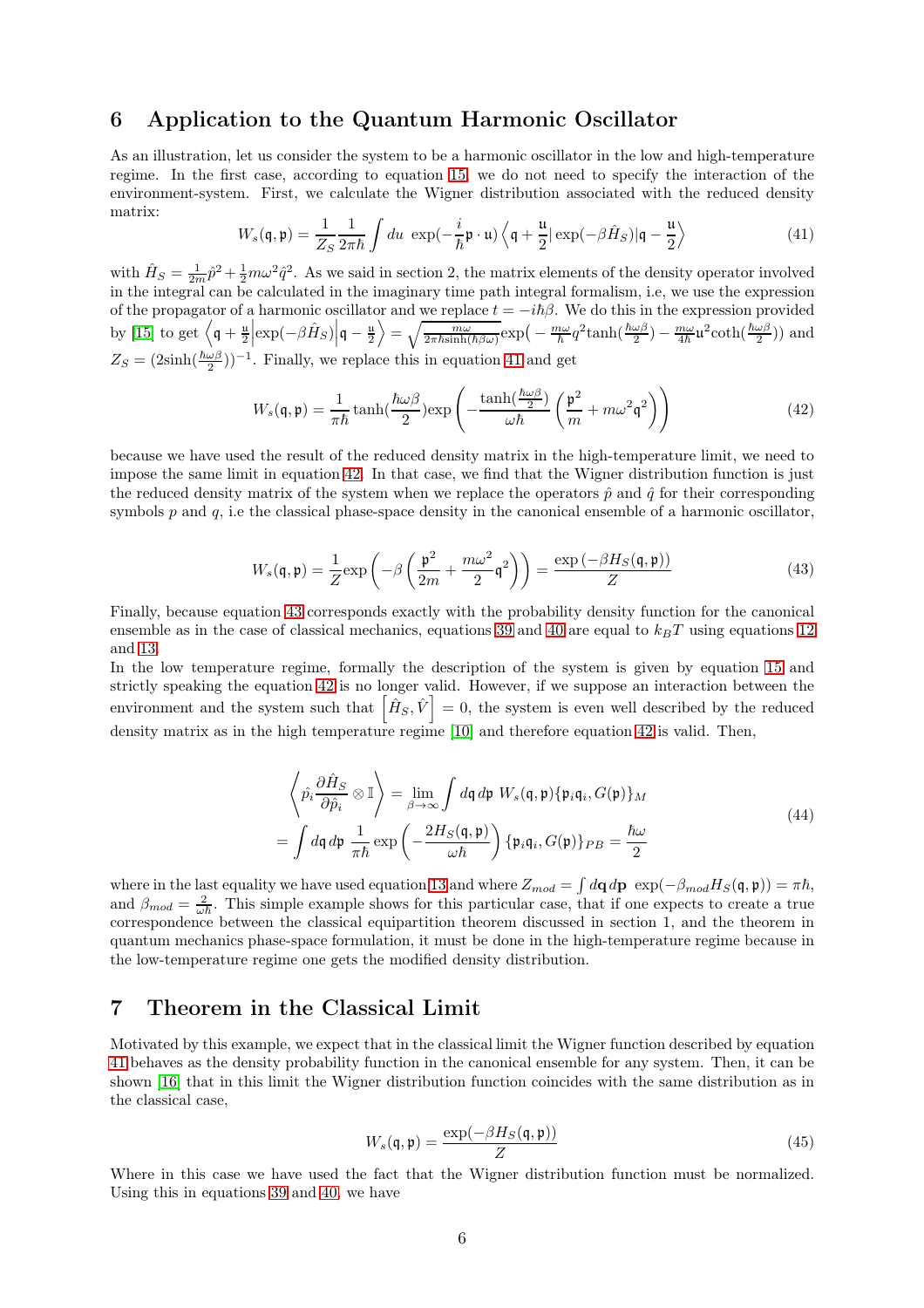$$
\left\langle \hat{q}_i \frac{\partial \hat{H}_S}{\partial \hat{q}_i} \otimes \mathbb{I} \right\rangle \approx -\int d^N \mathfrak{q} \, d^N \mathfrak{p} \, \frac{\exp(-\beta H_S(\mathfrak{q}, \mathfrak{p}))}{Z} \{ \mathfrak{p}_i \mathfrak{q}_i, F(\mathfrak{q}) \}_{PB} \tag{46}
$$

$$
\left\langle \hat{p}_i \frac{\partial \hat{H}_S}{\partial \hat{p}_i} \otimes \mathbb{I} \right\rangle \approx \int d^N \mathfrak{q} \, d^N \mathfrak{p} \, \frac{\exp(-\beta H_S(\mathfrak{q}, \mathfrak{p}))}{Z} \{ \mathfrak{p}_i \mathfrak{q}_i, G(\mathfrak{p}) \}_{PB} \tag{47}
$$

This is according to the classical theorem equal to  $k_BT$  (see equation [12](#page-2-2) and [13\)](#page-2-3). Then

<span id="page-6-10"></span>
$$
\left\langle \hat{q}_i \frac{\partial \hat{H}_S}{\partial \hat{q}_i} \otimes \mathbb{I} \right\rangle \approx k_B T \tag{48}
$$

<span id="page-6-11"></span>
$$
\left\langle \hat{p}_i \frac{\partial \hat{H}_S}{\partial \hat{p}_i} \otimes \mathbb{I} \right\rangle \approx k_B T \tag{49}
$$

These equations represent what we expect to get in the classical limit, i.e, the equipartition theorem. It must be stressed that this result has some approximations, first equation [45](#page-5-3) is derived based on an approximation method derived in [\[16\]](#page-7-5), and second the product  $\hbar\beta$  tends to zero to guarantee that the state is described by the Gibbs state. The latter is guaranteed formally when  $T \to \infty$  and as long as the second-order perturbation theory is valid [\[10\]](#page-6-9). In this case, no matter what kind of interaction is described by the system and the environment, we get [48](#page-6-10) and [49.](#page-6-11)

# Acknowledgments

One of the authors (J. R.) acknowledges University of Antioquia for the exclusive dedication program. Financial support was provided by the CODI-UdeA 2020-34211 Simulmag2 and 2017-16253 projects. (E. M. and A. R.) thanks the professors Leonardo Pachon and Juan David Jaramillo for enjoyable and stimulating discussions.

# <span id="page-6-0"></span>References

- <span id="page-6-1"></span>[1] Walter Greiner. *Thermodynamics and statistical mechanics*. Springer-Verlag, New York, 1995.
- <span id="page-6-2"></span>[2] Christian Enss and Siegfried Hunklinger. *Low-Temperature Physics*. Springer, 1 edition, 2005.
- <span id="page-6-3"></span>[3] J. Łuczka. Quantum counterpart of classical equipartition of energy. *J Stat Phys*, 179:839–845, 2020.
- [4] P Bialas, J Spiechowicz, and J Łuczka. Quantum analogue of energy equipartition theorem. *Journal of Physics A: Mathematical and Theoretical*, 52(15):15LT01, mar 2019.
- <span id="page-6-4"></span>[5] R. Martens and A. Verbeure. The equipartition for quantum systems. *Letters in Mathematical Physics*, 3:413–418, 1979.
- <span id="page-6-5"></span>[6] Jasleen Kaur, Aritra Ghosh, and Malay Bandyopadhyay. Quantum counterpart of energy equipartition theorem for a dissipative charged magneto-oscillator: Effect of dissipation, memory, and magnetic field. *Phys. Rev. E*, 104:064112, Dec 2021.
- <span id="page-6-6"></span>[7] Jasleen Kaur, Aritra Ghosh, and Malay Bandyopadhyay. Quantum counterpart of energy equipartition theorem for fermionic systems, 2022.
- <span id="page-6-7"></span>[8] C. W. Gardiner. *Quantum noise : a handbook of Markovian and non-Markovian quantum stochastic methods with applications to quantum optics*. Springer, Berlin, 2000.
- <span id="page-6-8"></span>[9] Maximilian Schlosshauer. *Decoherence and the Quantum-To-Classical Transition*. Springer Berlin Heidelberg, 2007.
- <span id="page-6-9"></span>[10] Leonardo A. Pachón, Johan F. Triana, David Zueco, and Paul Brumer. Influence of non-markovian dynamics in equilibrium uncertainty-relations. *The Journal of Chemical Physics*, 150(3):034105, jan 2019.